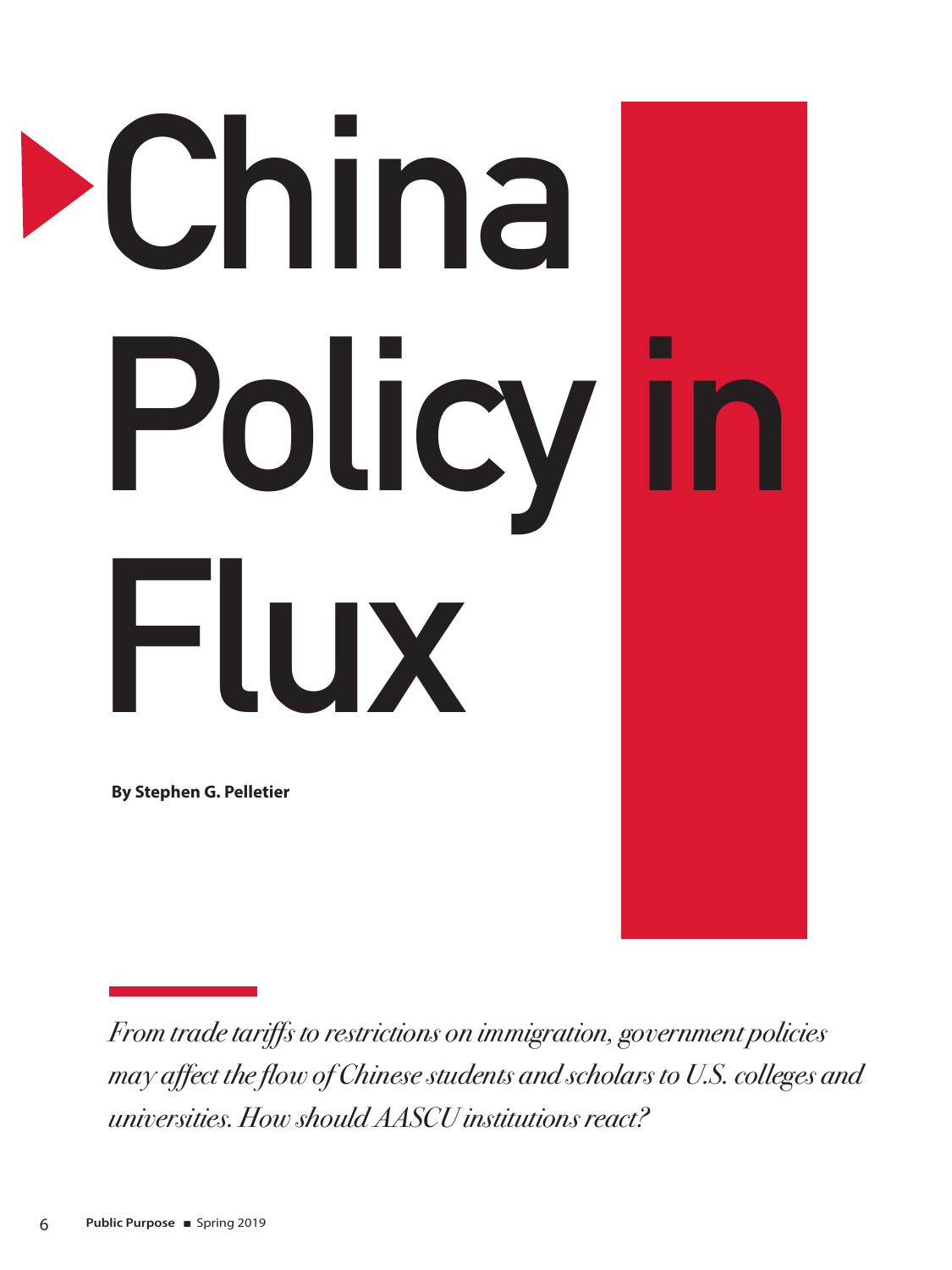The ariffs imposed as part of the<br>
escalating trade war between<br>
China and the United States meath<br>
that American consumers will<br>
likely pay more for goods such as<br>
Chinese-made furniture and appliances. But ariffs imposed as part of the escalating trade war between China and the United States mean that American consumers will likely pay more for goods such as for colleges and universities, rising tensions between Washington and Beijing might have deeper consequences than just higher prices for dorm-room desks. The Trump administration's evident animosity toward China could reduce

the flow of Chinese students and scholars to this country. Press reports indicate that in a spring meeting at the Oval Office, Stephen Miller, an immigration hardliner and advisor to the president, argued for a complete ban on Chinese student visas, alleged to hurt elite institutions that have been critical of the administration. The proposal was rejected when the U.S. ambassador to China, Terry Branstad, opposed it by pointing to how widespread Chinese student enrollment is at institutions across the country.

That rejection cannot be construed as a broad change in policy. This past March, it was reported that the White House was considering including visa restrictions on Chinese citizens in planned tariff packages. As described in *Inside Higher Ed*, the restrictions were seen as a means "to punish China

for allegedly violating American intellectual property laws and pressuring U.S. companies to transfer technology." The Trump administration ended up not bundling the visa restrictions with the tariffs, but in June it provided new guidance to U.S. consular officers, aimed at Chinese students coming to the United States for graduate programs in certain key fields such as aviation, advanced manufacturing and robotics—areas that are seen as ripe for theft of intellectual property from the United States. Reversing a 2014 policy implemented during

the Obama administration, the new guidance suggested shortening the length of visas for these graduate students from five-year to one-year renewal visas, reverting back to the pre-2014 agreement to offer five-year visas for students moving in either direction.

Also in June, a national counterintelligence official testified before Congress that "we are particularly concerned about foreign academics and researchers in advanced programs at U.S. academic institutions … who have access to, and

**EXAMPLE THE SCURRENTLY THE LEADING EXPORTER OF STUDENTS AND SCHOLARS TO THE UNITED STATES. CHINESE STUDENTS IN THE UNITED STATES EXCEEDED 350,000 IN 2016-17, ACCORDING TO DATA FROM THE INSTITUTE OF INTERNATIONAL EDUCATION'S ANNUAL OPEN DOORS SURVEY."**

> are seeking to acquire, sensitive information and technology." President Trump cast that concern more bluntly at a dinner for CEOs in August. *Politico* reported that at a point during the dinner, Trump appeared to be referring to China when he asserted that "almost every student that comes over to this country [from that country] is a spy."

> What's at play here are two related but separate political narratives, suggests Barmak Nassirian, director of federal relations and policy analysis at AASCU. One side of the coin is that

"rightly or wrongly, most observers attribute the trade dispute to President Trump's personal worldview," Nassirian says. But at the same time, he adds, "concern about Chinese students and particularly graduate students appears to be deeply rooted within the national security and counterintelligence community." Accordingly, Nassirian warns that government restrictions on Chinese students is not a passing phase that might be seen as merely reflecting a temporary aberration from Republican orthodoxy on free

> trade. Rather, he suggests, deep-set fears within the government about potential Chinese industrial espionage are real, as evidenced by a recent news story that reported the insertion of hardware "backdoors" by a unit of China's People's Liberation Army on secure motherboards manufactured in China and used by the Department of Defense, the CIA, and some 30 U.S. corporations. Such national security worries could have lasting impact on the ability of colleges and universities to host students and scholars from China.

## **Diversity, Dollars and Brainpower**

Regardless of what factors drive them, the administration's tightening of visa access for students from China comes in an era when international

students have growing importance for U.S. colleges and universities. This is partly because of the tuition dollars international students pay and their spending in local communities, a combined total that NAFSA: Association of International Educators estimated at \$36.9 billion in 2017. Students from abroad also bring an important diversity of perspectives to campuses and can supply needed brainpower in subject areas where U.S. students may not be as numerous or accomplished.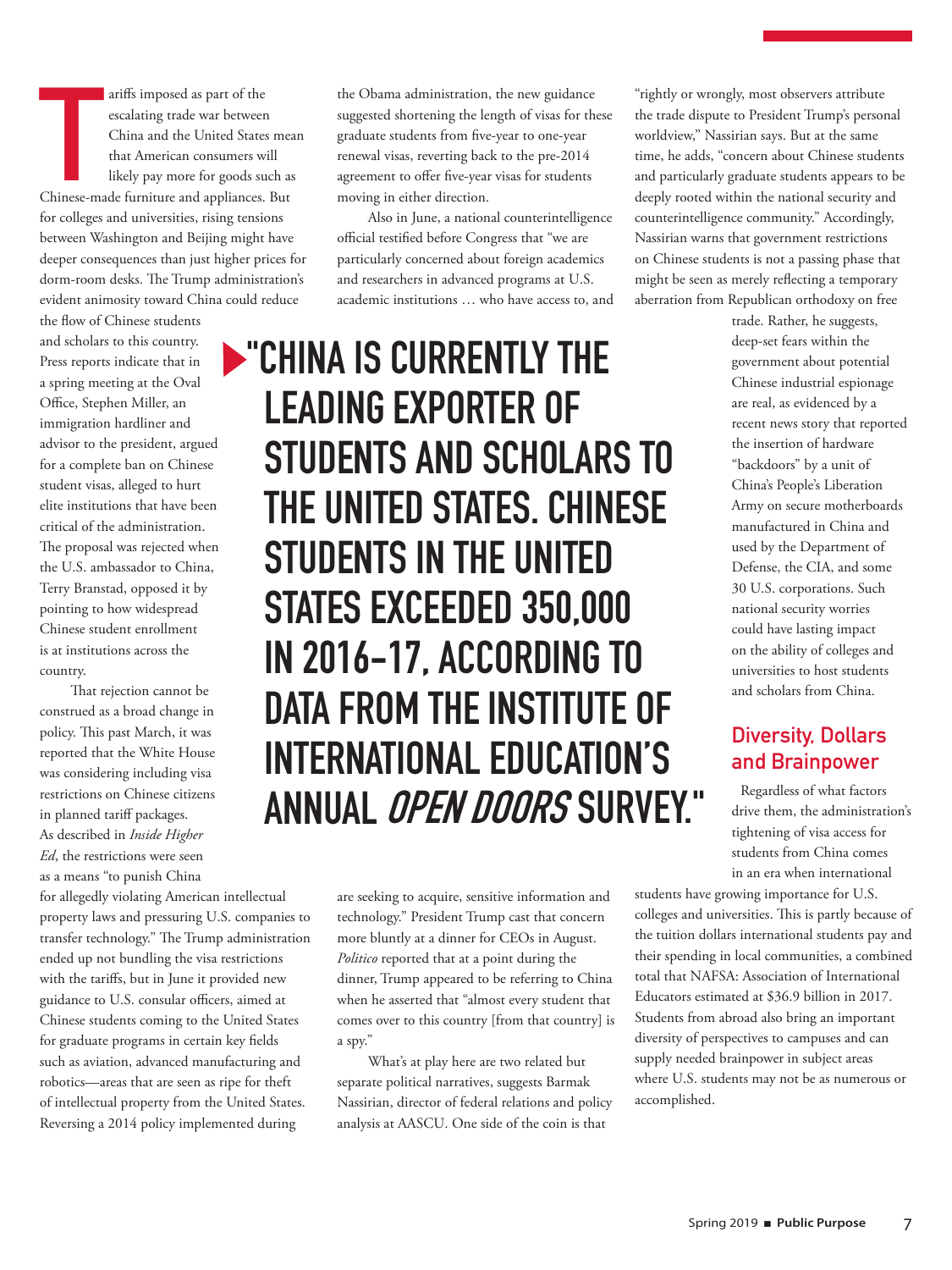Limits on Chinese student visas might have a particularly significant impact, in that China is currently the leading exporter of students and scholars to the United States. Chinese students in the United States exceeded 350,000 in 2016-17, according to data from the Institute of International Education's (IIE) annual *Open Doors* survey. That figure, up from more than 328,000 the previous year, represents almost a third (32.5 percent) of all international students in U.S. higher education. Indian students, the second-largest cohort, were 17.5 percent, or just over 186,000 of total international students, which overall exceeded 1 million students in 2016-17. China is also the leading "country of origin" for international scholars on U.S. campuses, IIE data show, with more than 45,000 scholars from China, or a third of total visiting scholars teaching or doing research at U.S. colleges and universities in 2016-17.

#### **Legislative Leverage**

The cloud over Chinese students and scholars stretches to also include Confucius Institutes, campus-based organizations sponsored by the Chinese government to promote Chinese language and culture, to support the teaching of Chinese on campus and in local schools, and to facilitate cultural exchange. More than 100 U.S. colleges and universities—including about 30 AASCU institutions—host these centers (as do hundreds of universities in Europe, Latin America, the Middle East and Asia). Critics, however, see these institutes as threats to national security.

Reflecting that sentiment, Sen. Ted Cruz (R-Texas) and others inserted language into the John McCain 2019 Defense Authorization Act, signed into law in August, that pointedly bans U.S. universities from using Pentagon resources to support their Confucius Institutes. "Confucius Institutes are a key way the regime infiltrates American higher education to silence criticism and sanitize education about China," Cruz told *The Washington Post*. "American taxpayer dollars should not be subsidizing their propaganda."

In February, Florida Sen. Marco Rubio asked four Florida institutions to shutter their Confucius Institutes. Whether as a direct response to that letter or not, the University of West Florida and the University of North Florida announced plans to close their Confucius Institutes. After receiving a similar letter from Congressional representatives in Texas, Texas A&M announced plans to close Confucius Institutes at its flagship campus and at its branch in Prairie View, Texas.

#### **What We Are Seeing**

William I. Brustein, vice president for global strategies and international affairs at West Virginia University and an expert on

\* \* \*

 **"Let's not forget our mission, and that is to open our arms to debate and free thought and to welcoming people from all around the world who bring in fresh perspectives, enrich our economy and really help make this country the leader that it is."** 

**—William I. Brustein, vice president for global strategies and international affairs, West Virginia University**

international strategy in higher education, says the current climate is reminiscent to some extent of "what we saw during the late '40s and early '50s during the McCarthy period, when China was being portrayed as not only an adversary, but with the fear that Chinese nationals were lurking in the corners of our universities and in our towns and villages and cities and were here to steal our technology or to spy on what's being done across the nation." Today, he says, "we see that with respect to some of the rhetoric around the Confucius Institutes and with respect to looking at giving H-1B visas to Chinese scholars who have spent years studying here. It really

has had a deleterious effect, there's no question about it."

With 30 years of experience as a senior member of the staff at IIE, Peggy Blumenthal offers some further context on this complicated set of issues. "If you go back decades, there have always been worries about the U.S.-China academic relationship by some people," she says. Confucius Institutes, she notes, have faced opposition on some campuses since that program began in 2004.

Blumenthal, who currently serves as senior counselor at IIE, says that recently "there certainly has been a heightening of scrutiny, both of Chinese students and scholars in the United States and of the role of the Chinese government." Some of the scrutiny, she says,

> "has been very carefully documented by researchers and is I think quite appropriate." On the other hand, she is quick to add that some of the scrutiny is entirely political—and unfortunate. "What we don't really need is targeting innocent foreign students by using a very broad brush to suggest that all of them are spies," Blumenthal says. "That's entirely inappropriate."

 An extensive recent research study from the Woodrow Wilson Center for International Scholars found evidence that some Chinese diplomats in the United States "have infringed on the academic freedom of American university faculty, students, administrators, and staff." Their methods of interference include challenging universities about invited speakers and events and "pressuring

and/or offering inducements to faculty," according to the report. Another evident strategy: retaliating against certain American universities that cooperate with Chinese institutions.

Some Chinese students have demanded content they deem sensitive removed from campus spaces, called for faculty members to change their language or teaching methods, heckled speakers who criticize China, and pressured universities to cancel certain events, the report also found. Moreover, some Chinese students have been found to be "probing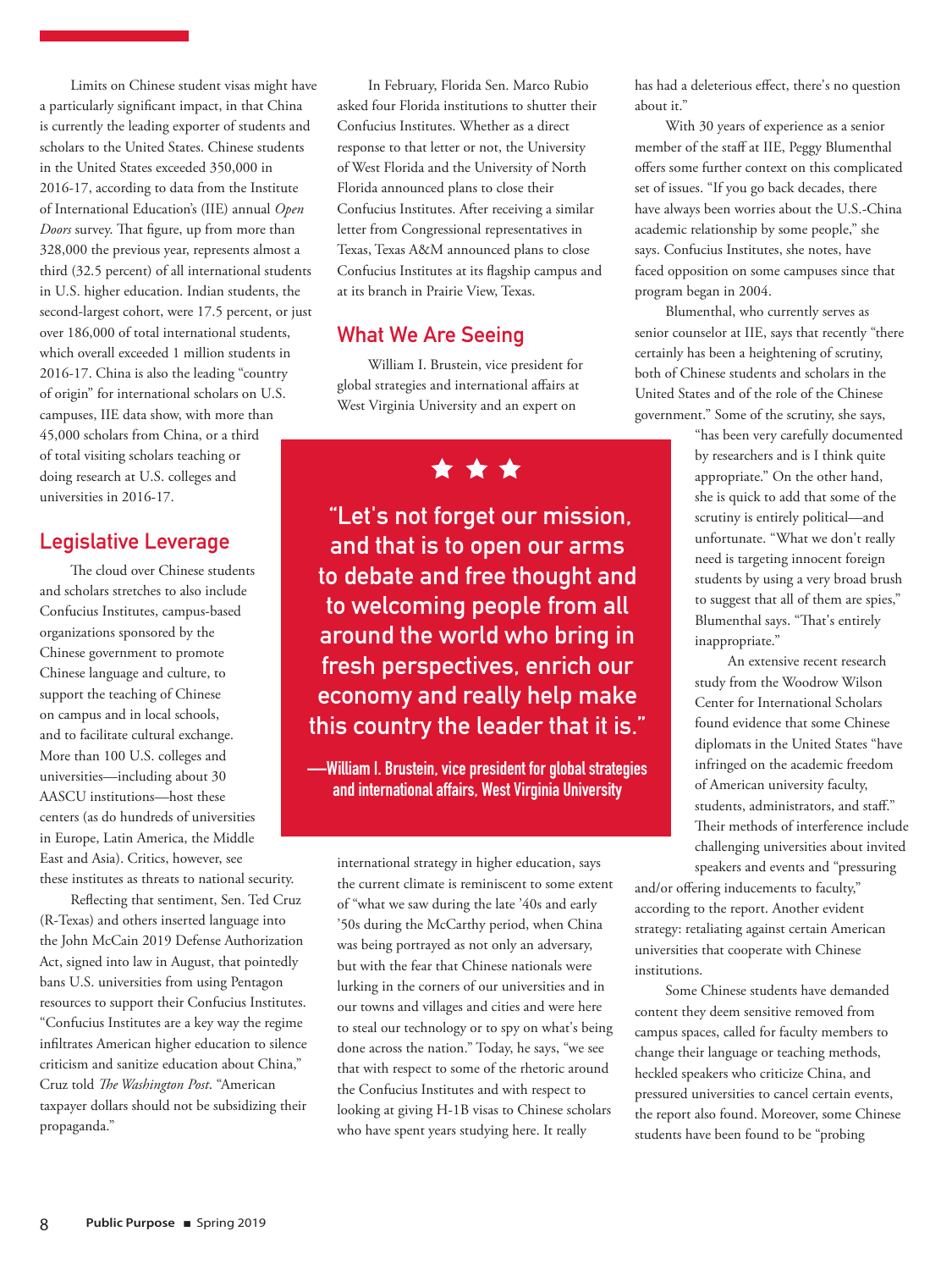faculty for information in a manner" or acted in ways that intimidated members of campus communities, the report stated. However, such infractions are likely conducted by only a relative few of the Chinese students in the United States, noted the study's author, Anastasya Lloyd-Damnjanovic.

#### **Effects on Campus**

It's too early to know definitively how White House trade and visa policies might ultimately affect the flow of Chinese students and scholars to this country. And such trends need to be viewed in the context of other factors, such as immigration policies that make it harder for students from Muslim countries to come to the United States. Preliminary data from IIE about Fall 2017 show a 6.9 percent decline in international students enrolling for the first time at a U.S. institution, mirroring a trend first seen in Fall 2016. For Fall 2017, 45 percent of the 522 institutions surveyed reported a drop in new international student numbers, while 31 percent saw an increase and 24 percent reported stable enrollment. A potentially telling finding from that survey is that compared to Fall 2016, more institutions said Fall 2017 declines in new enrollments could be attributed to problems with visa delays and denials and the U.S. social and political climate. (Another factor: the sticker price for U.S. higher education.)

Campus-based experts say Chinese students are very much aware of these issues affecting their ability to study in the United States. "Chinese students in the U.S. basically feel caught between two walls," says Hans de Wit, director of the Center for International Higher Education at Boston College. "On the one hand, there is this increasing pressure from the Chinese side that is worried about the critical thinking that the Chinese students develop when they are in the United States. Then, they also feel pressured on the American side by the [perceived perception] that 'all Chinese students are spies.' So they are caught in between."

Brustein, who travels often to China, finds that Chinese students are increasingly talking about what kind of welcome they might find if they travel to study in the United States. "They ask about that," he says. "Will America

be friendly to me; will people be hostile to me when I'm outside the university and walking in the town or buying a Starbucks? Those kinds of questions have been asked over many years, but what's new is there's been more of an emphasis on the anti-foreign climate that seems to be taking hold." Concerns about how U.S. policy might affect the flow of Chinese students and scholars have risen

to become a focus of conversations among administrators and faculty at West Virginia University, Brustein says—as no doubt they have on many other campuses. Government

agencies, meanwhile, seem disinclined to assuage those concerns. At a recent presentation on one university campus, for example, agents from an FBI field office characterized China as an adversary and urged scrutiny of official Chinese influence on campus through entities such as Confucius Institutes as well

"**AS U.S. POLICY ABOUT CHINA SWINGS BACK AND FORTH, THE BEST STRATEGY FOR UNIVERSITIES MIGHT BE TO STEP BACK, KEEP THE RELEVANT ISSUES IN PERSPECTIVE, AND PERHAPS USE THE BULLY PULPIT OF HIGHER EDUCATION TO SHED LIGHT ON THE ISSUES THAT THREATEN THE FLOW OF CHINESE STUDENTS AND SCHOLARS TO THIS COUNTRY.** 

as monitoring of certain students, particularly Chinese graduate students in STEM disciplines.

### **Looking Ahead**

While the current political climate challenges the ability of U.S. institutions to host Chinese students and scholars, there are reasons to be optimistic that such exchanges will